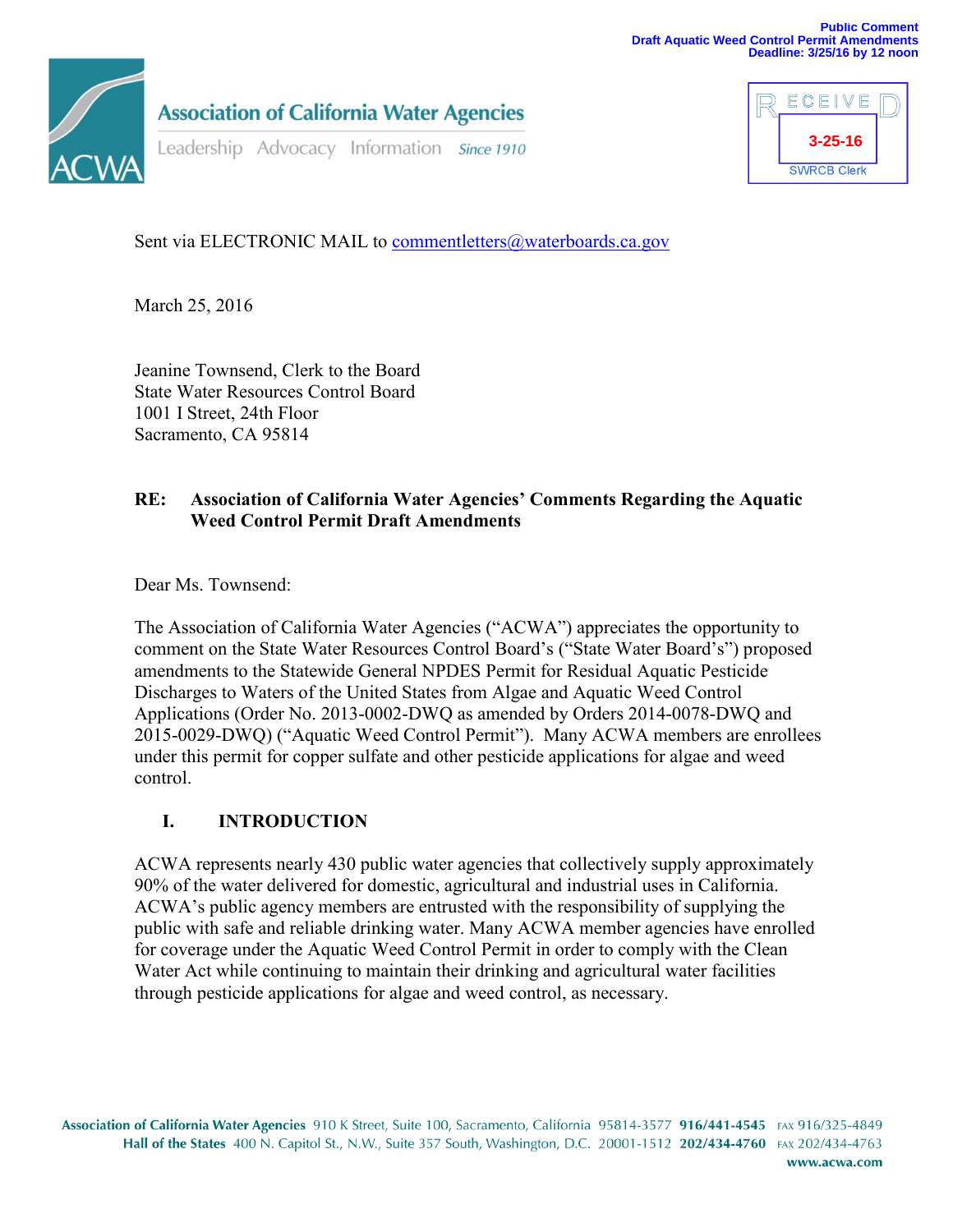In general, the amended General Permit contains the following proposed additional provisions and a new corresponding definition:

- 1. Adds the following pesticides for aquatic use: flumioxazin, hydrogen peroxide, and peroxyacetic acid.
- 2. Adds additional restrictions for use of products containing hydrogen peroxide, peroxyacetic acid, and sodium carbonate peroxyhydrate in addition to the FIFRA label requirements:
	- a. Apply products containing the above active ingredients only to contained, non-flowing waters;
	- b. Do not apply products containing these active ingredients during prime fish feeding times;
	- c. Do not apply products containing these active ingredients when juvenile fish and amphibians are present;
	- d. Apply products containing these active ingredients from the shallow margins of the water body out to deeper waters;
	- e. Only treat one-half of the contained water body at a time.
- 3. Defines "contained, non-flowing waters" as a water body that has no inflow or outflow immediately preceding, and for a period of at least 48 hours following application of the above pesticide active ingredients.

## **II. COMMENTS**

ACWA members are responsible for providing safe, reliable drinking and agricultural water to their customers. Cyanotoxins that are created by harmful algal blooms are a potential health risk for drinking water quality, necessitating the need for treatment and management of these aquatic plants. ACWA supports the State Water Board's inclusion of additional registered pesticides to the permit. However, ACWA members are concerned over the use restrictions for hydrogen peroxide, peroxyacetic acid, or sodium carbonate peroxyhydrate ("peroxy compounds") that go beyond the FIFRA label requirements. ACWA members are concerned that some of the restrictions on peroxy compounds as outlined in the current draft permit amendment would prevent their use, and question the need for these restrictions.

#### **(a) Meeting all of the restrictions for peroxy compounds that are outlined in the draft permit amendment is infeasible in many potential applications.**

Many ACWA member agencies lack the operational flexibility to meet the requirement of "confined, non-flowing water." Flows in many potential locations for application, such as irrigation canals and large reservoirs, cannot be restricted. In addition, limiting application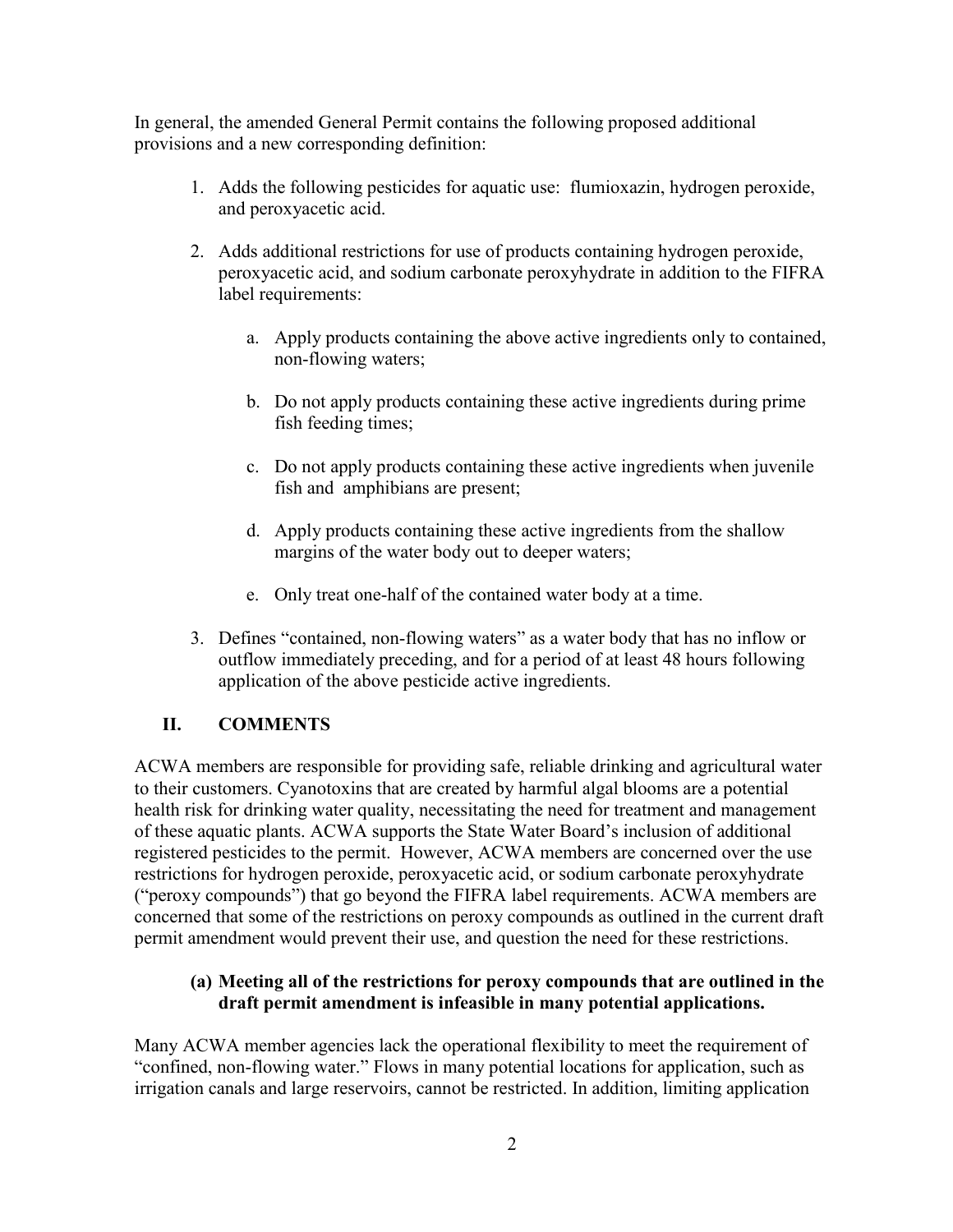"when flying insects are visible over water surface" or "when juvenile fish and amphibians are present" is extremely limiting, and could essentially prevent the use of peroxy compounds entirely.

## **(b) Existing label requirements do not support many of the restrictions on use that are included in the current draft permit amendment.**

ACWA members are not aware of any FIFRA label requirements nor USEPA guidance that would support the need for a static system before and after applying these products. A brief survey of label requirements for several peroxide-based pesticides do not place any such restrictions on their use. Based on USEPA's own assessment, peroxide-based algaecides are fast acting and leave no active residual.

#### **(c) Including peroxy compounds under this general permit satisfies existing label requirements.**

Several peroxy product labels provide the following guidance: "Do not discharge effluent containing this product into lakes, streams, ponds, estuaries, oceans or other waters unless in accordance with the requirements of the National Pollution Discharge System (NPDES) permit and the permitting authority has been notified in writing prior to discharge." The Aquatic Weed Control Permit is an NPDES permit and does provide the regulatory authority to discharge pesticide residuals to the environment within the confines of the agencies' Approved Pesticide Application Plans.

#### **(d) The proposed restrictions on the use of peroxy compounds will potentially cause dischargers to increase use of higher-toxicity alternative compounds.**

The current proposed restrictions on peroxy compound use will make application of products containing these compounds infeasible in many situations. This will force water managers to increase use of products that contain ingredients such as copper sulfate or other algaecides that are longer lasting in the environment than peroxy compounds. Due to its low toxicity relative to many other pesticides, hydrogen peroxide should be encouraged for use as an effective, short-lived alternative.

# **III. CONCLUSION**

For the reasons outlined above, ACWA believes that additional use restrictions placed on peroxide-based pesticides are unnecessary and may unfairly limit the application of these products to fairly small and isolated water bodies, precluding their use in potential applications where they are the best alternative for avoiding impacts to receiving waters. ACWA suggests that the State Water Board remove these additional use restrictions for hydrogen peroxide, peroxyacetic acid, or sodium carbonate peroxyhydrate. ACWA also generally supports the more in-depth comments that will be submitted by Blankinship  $\&$ Associates, Inc. next week, and encourages the State Water Board to carefully consider all of these comments prior to considering this amendment final.